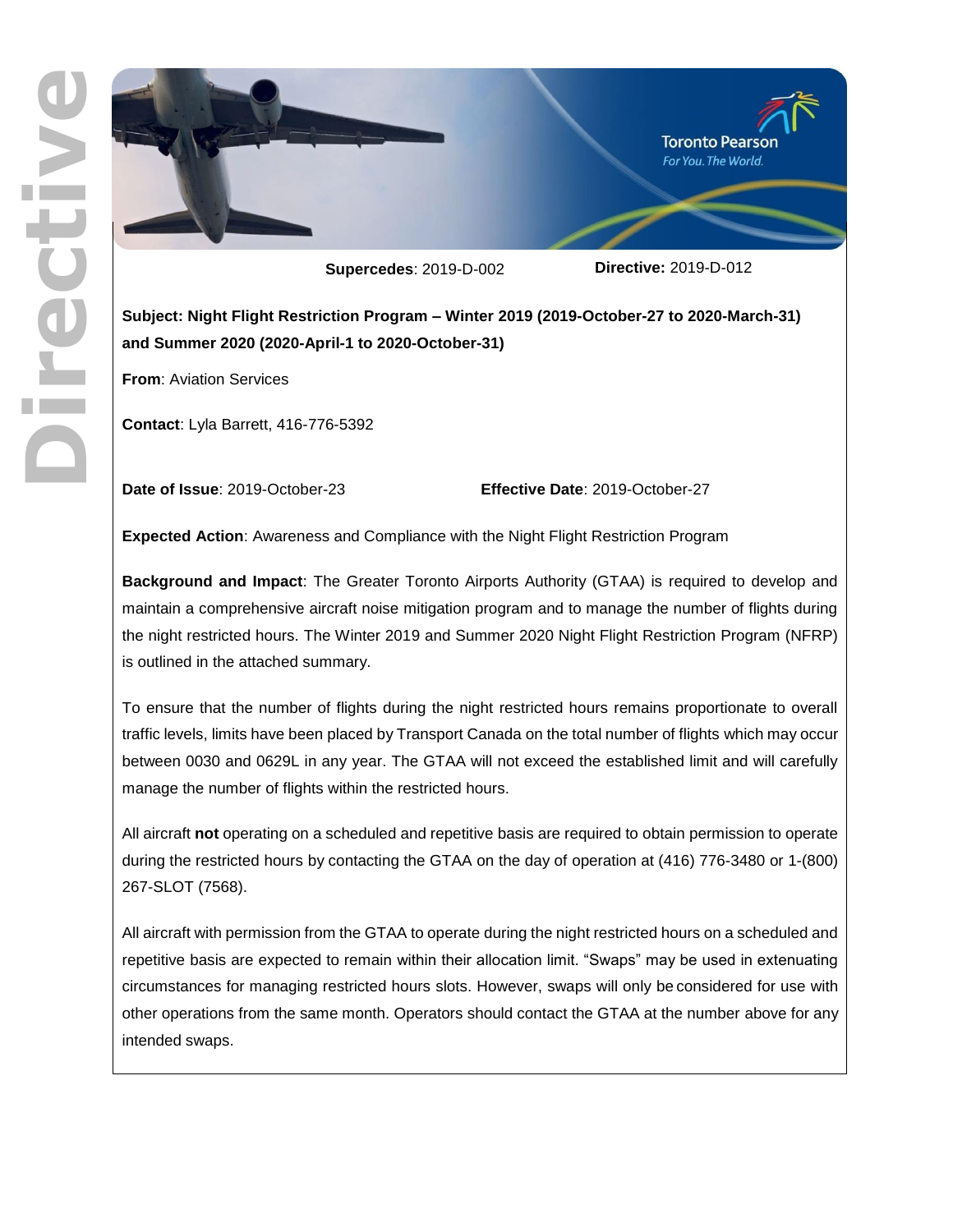Toronto Pearson based General Aviation (GA) operators will also be able to schedule slots by submitting a slot request to the GTAA at least 24 hours prior to the anticipated flight time and not more than 30 days in advance. A budget for these slots has been established and will not be exceeded.

# **Medevac operations of any priority are permitted to operate during the night restricted hours. Contact the GTAA prior to operating to obtain night flight approval.**

All aircraft operations are monitored for compliance with the GTAA Restricted Hours Policy, Night Flight Restrictions, Preferential Runway use and Noise Abatement Procedures (**published in the Canada Air Pilot**). Aircraft operations not complying with the NFRP will be investigated by the GTAA and are required to be reported to Transport Canada for their review and possible enforcement action, including a monetary penalty, due to the violation of Canadian Aviation Regulation 602.105.

Please contact Lyla Barrett at (416) 776-5392 for any clarification of requirements.

Craig Bradbrook Vice President, Aviation Services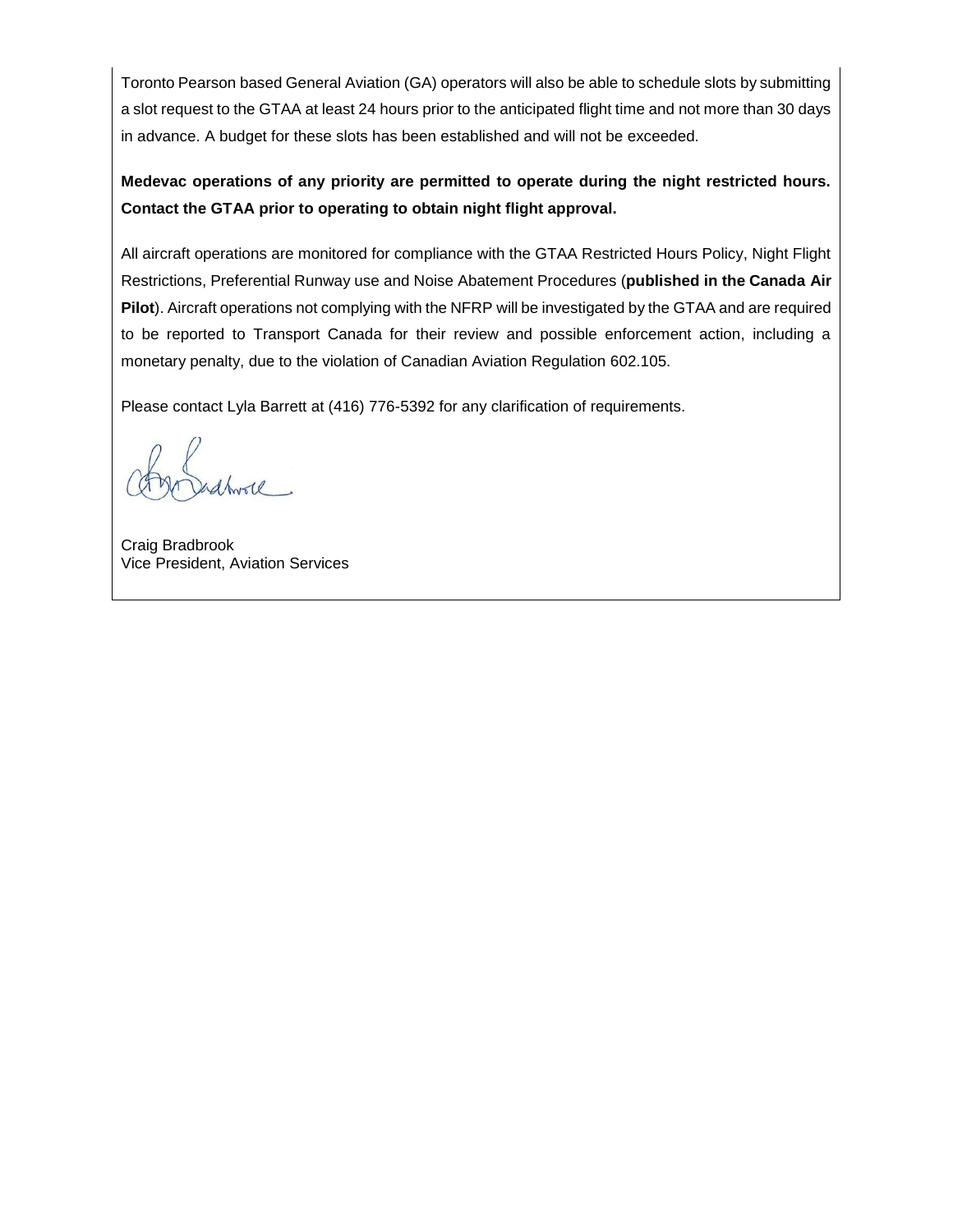TORONTO PEARSON INTERNATIONAL AIRPORT

#### **NIGHT FLIGHT RESTRICTION PROGRAM – WINTER 2019 AND SUMMER 2020**

(APPLICABLE TO ALL AIRCRAFT)

# **1. EFFECTIVE PERIOD OCTOBER 27, 2019 – MARCH 31, 2020 (WINTER 2019) APRIL 1, 2020 – OCTOBER 31, 2020 (SUMMER 2020)**

#### **2. RESTRICTIONS (as published in the CANADA AIR PILOT & CANADA FLIGHT SUPPLEMENT)**

a) Subject to paragraph 2b) or 2c), arrivals and departures of all aircraft are restricted as perthe table below:

| <b>Aircraft</b>                                             | <b>Restricted Hours - local time</b> |
|-------------------------------------------------------------|--------------------------------------|
| Noise certification or type                                 | Arrivals & Departures                |
| All non-noise certificated jet aircraft                     | $2000 - 0800$                        |
| All ICAO annex 16, vol 1 Chapter 2 & equivalent<br>aircraft | $0000 - 0700$                        |
| All ICAO annex 16, vol 1 Chapter 3 & equivalent<br>aircraft | $0030 - 0630$                        |
| All other aircraft                                          | 0030 - 0630                          |

- b) All aircraft operating on a scheduled and repetitive basis are required to obtain an exemption (Section 3) or an extension (Section 4) to operate during the restricted hours.
- c) All other operators are required to obtain permission to operate during the restricted hours by contacting the GTAA on the day of operation at (416) 776-3480 or 1-(800) 267-SLOT (7568).
- d) Toronto Pearson based General Aviation (GA) operators may obtain pre-approved GA Night Flight Budget Pool slots (Section 5).
- e) Maintenance power run-ups are prohibited between 0000-0700L unless authorized by theGTAA at (416) 776-3056.
- f) Training flights are not permitted in the Toronto Control Zone except initial departure to orfinal arrival from other locations from 0000-0700L.
- **g) Medevac operations of any priority are permitted during the restricted hours. Contact the GTAA at (416) 776-3480 or 1-(800) 267-SLOT (7568) to obtain night flight approval prior to operating.**

## **3. EXEMPTION OPERATIONS**

A limited number of exemptions for Chapter 3 or equivalent operations may be approved in advance conditional on the GTAA's ability to remain within the total number of flights agreed on with Transport Canada. Applications must be received in writing, and in complete detail **once** at the start of each season, no later than 30 days prior to the intended operation. Subsequent communications relating to changes, or additions should be made through normal SCR submission processes. Information regarding exemption criteria may be obtained from the Slots group at (416) 776-5708. An operator's history of compliance with exemption times and frequency of extension requests will be considered when evaluating exemption requests.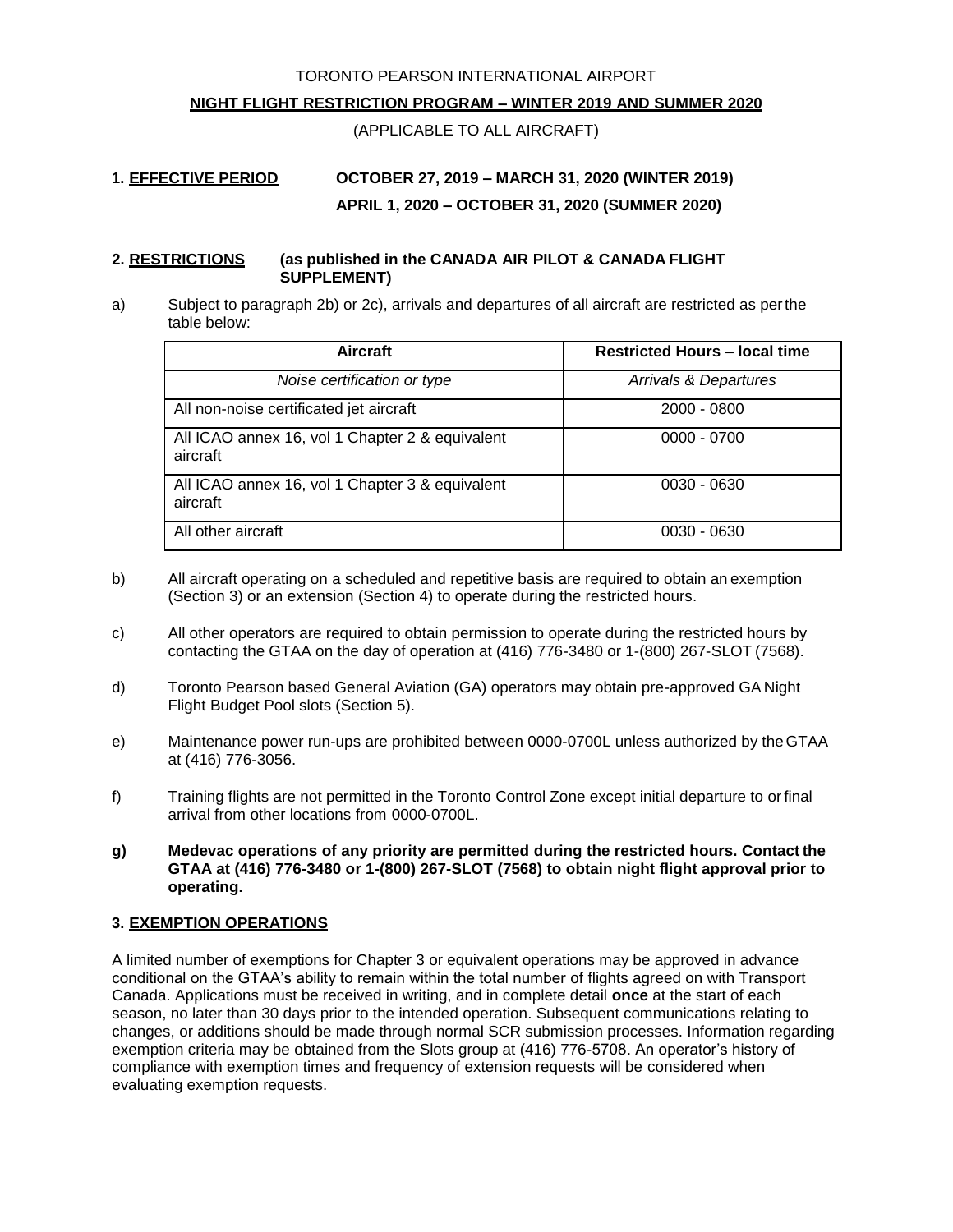**NOTES:** a) Exemption operations are allocated by GTAA's Slots group and must be submitted via a slot request and sent to the email address [slots@gtaa.com.](mailto:slots@gtaa.com)

> b) Exemption operations delayed beyond approved slot times will not require an operating extension. Contact the GTAA at (416) 776-3480 or 1-(800) 267-SLOT(7568) with the revised estimated arrival/departure time.

c) Approved slot times are Terminal/Gate times not runway times.

#### **It is the operator's responsibility to ensure that all applicable agencies are notified of flight delays (e.g. Canada Customs, Taxi/Limo compound, etc.)**

### **4. OPERATING EXTENSIONS**

Operations scheduled within normal airport hours (06:30 to 00:29L) and delayed on the day of operation due to weather, mechanical, security, or Air Traffic Control problems, may request an operating extension. Operating extension approvals are limited, and some flights may be denied. The GTAA Manager Operations Airport Flow will have the final decision-making authority over operating extensions.

**Requests for extensions due to mechanical malfunction of aircraft must be accompanied by a completed "Annex A" request form (attached) with the details of the malfunction, signed by the operator representative, and faxed to the GTAA at (416) 776-5552 or emailed to** [yyzslots@gtaa.com](mailto:yyzslots@gtaa.com)**.**

**Contact the GTAA at (416) 776-3480 or 1-(800) 267-SLOT (7568) to request an approval to operate.**

**Per the CYYZ Noise Operating Restrictions in the** *Canada Air Pilot,* **non-noise certificated aircraft and Chapter 2 operations will not be granted operating approval.**

#### **5. TORONTO PEARSON GENERAL AVIATION NIGHT FLIGHT BUDGET POOL**

A limited number of night flight operations by Toronto Pearson based GA operators may be approved in advance conditional on the limits set by the GTAA for the GA Night Flight Budget Pool (GA Night Pool). Pre-approved slots may be obtained by submitting a slot request 24 hours prior to the anticipated operating time and not more than 30 days in advance. Requests should be made by telephone at (416) 776-3480 or 1-(800) 267-SLOT (7568) or by emailing a completed Toronto Based General Aviation Night Flight Program Request form (see attached) to the GTAA at [yyzslots@gtaa.com.](mailto:yyzslots@gtaa.com)

Requests for GA Night Pool slots within 24 hours of the planned operation may be obtained by contacting the GTAA at (416) 776-3480 or 1-(800) 267-SLOT (7568). The GTAA Manager Operations Airport Flow will have the final decision-making authority over permission to operate during the restricted hours on the day of operation.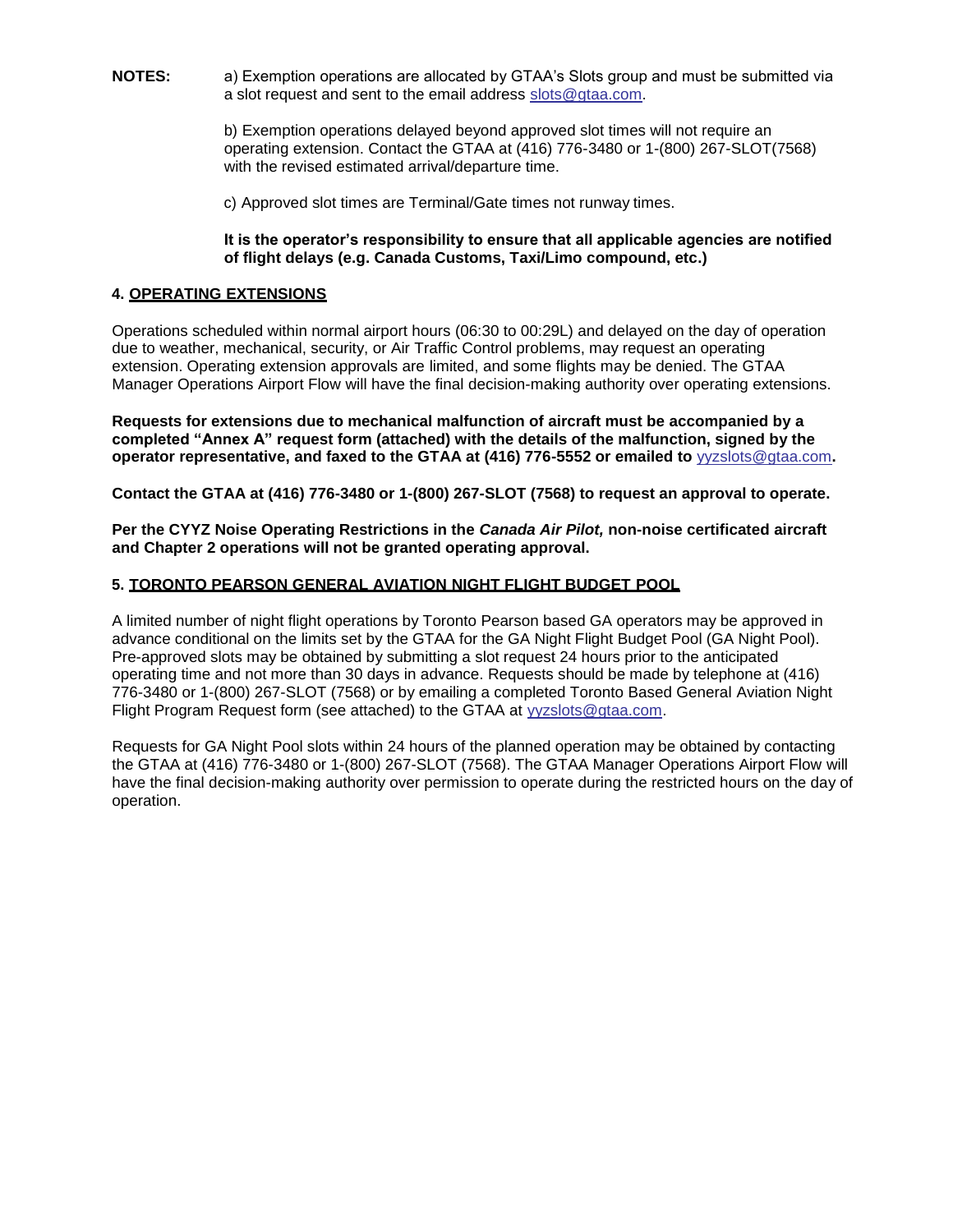

**TORONTO BASED GENERAL AVIATION** 

## **NIGHT FLIGHT PROGRAM REQUEST FORM**

EMAIL REQUEST TO: [yyzslots@gtaa.com](mailto:yyzslots@gtaa.com)

OR

FAX REQUEST TO: (416) 776-5552

|                              | Name:                                                                                                                   |         |            |  |
|------------------------------|-------------------------------------------------------------------------------------------------------------------------|---------|------------|--|
| <b>Requestor Information</b> | Telephone:                                                                                                              |         |            |  |
|                              | Fax:                                                                                                                    |         |            |  |
|                              | Email:                                                                                                                  |         |            |  |
| <b>Flight Information</b>    | Carrier:                                                                                                                |         |            |  |
|                              | Flight Number:                                                                                                          |         |            |  |
|                              | Aircraft Registration:                                                                                                  |         |            |  |
|                              | Aircraft Type:                                                                                                          |         |            |  |
|                              | ICAO Chapter:                                                                                                           |         |            |  |
|                              | Arrival/Departure:<br>(circle one)                                                                                      | Arrival | Departure  |  |
|                              | Origin Station:<br>(3 or 4 letter code)                                                                                 |         |            |  |
|                              | <b>Destination Station:</b><br>(3 or 4 letter code)                                                                     |         |            |  |
|                              | Date of Operation:                                                                                                      |         |            |  |
|                              | Scheduled Operation Time:<br>(YYZ local time)                                                                           |         |            |  |
|                              | <b>Estimated Operation Time:</b><br>(YYZ local time)                                                                    |         |            |  |
| <b>Notes</b>                 | 1. This form should only be used for advanced requests 24 hours to 30 days in<br>advance of the desired operation time. |         |            |  |
|                              | 2. For day of operation requests or questions, please call the GTAA at (416) 776-<br>3480 or 1-800-267-SLOT (7568)      |         |            |  |
|                              |                                                                                                                         |         |            |  |
| <b>GTAA use only</b>         |                                                                                                                         |         |            |  |
| <b>Request Status</b>        | Approved:                                                                                                               |         | Approval # |  |
|                              | Denied:                                                                                                                 |         |            |  |